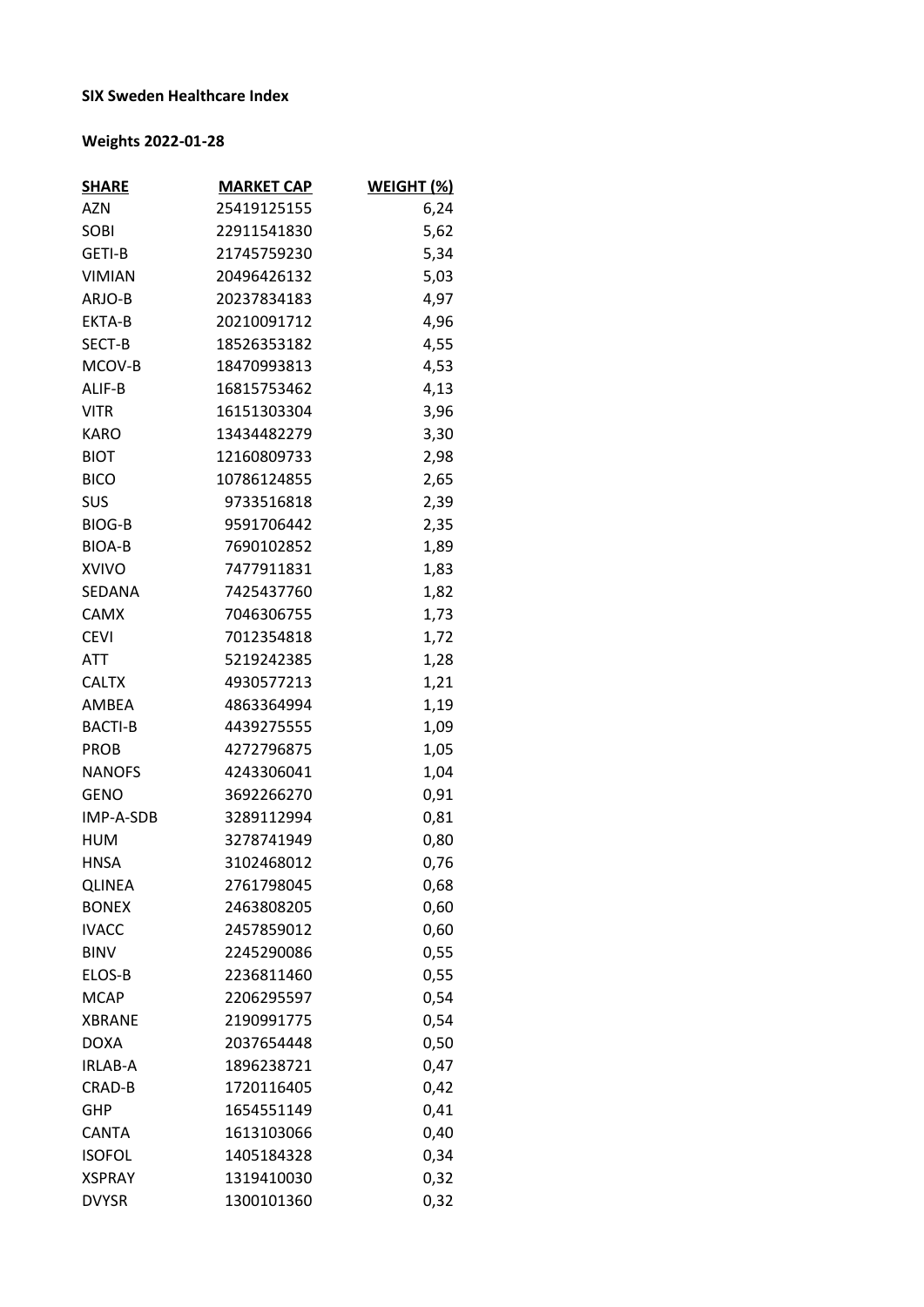| <b>SEZI</b>     | 1218619155 | 0,30 |
|-----------------|------------|------|
| <b>IMMNOV</b>   | 1215315900 | 0,30 |
| <b>KDEV</b>     | 1213911305 | 0,30 |
| RAY-B           | 1167416470 | 0,29 |
| <b>INTEG-B</b>  | 1163928809 | 0,29 |
| DMYD-B          | 1132666005 | 0,28 |
| ADDV-B          | 1115013865 | 0,27 |
| <b>PAX</b>      | 1087515000 | 0,27 |
| EPIS-B          | 995005185  | 0,24 |
| <b>VICO</b>     | 990292043  | 0,24 |
| <b>EGTX</b>     | 970603133  | 0,24 |
| <b>BOUL</b>     | 960148496  | 0,24 |
| <b>FLUO</b>     | 947470870  | 0,23 |
| <b>PTRK</b>     | 874829157  | 0,21 |
| ORX             | 867765975  | 0,21 |
| <b>INDEX</b>    | 853365615  | 0,21 |
| ACE             | 846756789  | 0,21 |
| <b>OASM</b>     | 796080129  | 0,20 |
| <b>BIOVIC-B</b> | 783242961  | 0,19 |
| <b>ENZY</b>     | 761554440  | 0,19 |
| <b>BIOWKS</b>   | 718399168  | 0,18 |
| ONCO            | 690049723  | 0,17 |
| EXPRS2          | 665437820  | 0,16 |
| <b>STIL</b>     | 651752920  | 0,16 |
| IBT-B           | 650906880  | 0,16 |
| <b>IMMU</b>     | 633096902  | 0,16 |
| <b>AEGIR</b>    | 599412545  |      |
| <b>SPEC</b>     | 592502809  | 0,15 |
|                 |            | 0,15 |
| ICO             | 589243500  | 0,14 |
| SCOL            | 551418651  | 0,14 |
| <b>ATORX</b>    | 531609556  | 0,13 |
| SANION          | 506571697  | 0,12 |
| <b>DIGN</b>     | 504859043  | 0,12 |
| <b>ISR</b>      | 498934716  | 0,12 |
| <b>DEDI</b>     | 497647226  | 0,12 |
| MVIR-B          | 470966251  | 0,12 |
| OSSD            | 441185916  | 0,11 |
| <b>GUARD</b>    | 419244670  | 0,10 |
| <b>QLIFE</b>    | 408027826  | 0,10 |
| COALA           | 379392337  | 0,09 |
| <b>INIT</b>     | 344327994  | 0,08 |
| <b>KAN</b>      | 337425127  | 0,08 |
| <b>RLS</b>      | 331586944  | 0,08 |
| <b>SCIB</b>     | 330392391  | 0,08 |
| 2CUREX          | 307634530  | 0,08 |
| <b>KLAR</b>     | 302042267  | 0,07 |
| <b>LIDDS</b>    | 295711182  | 0,07 |
| ACOU            | 280548556  | 0,07 |
| <b>CLBIO</b>    | 277231565  | 0,07 |
| MAGLE           | 271080000  | 0,07 |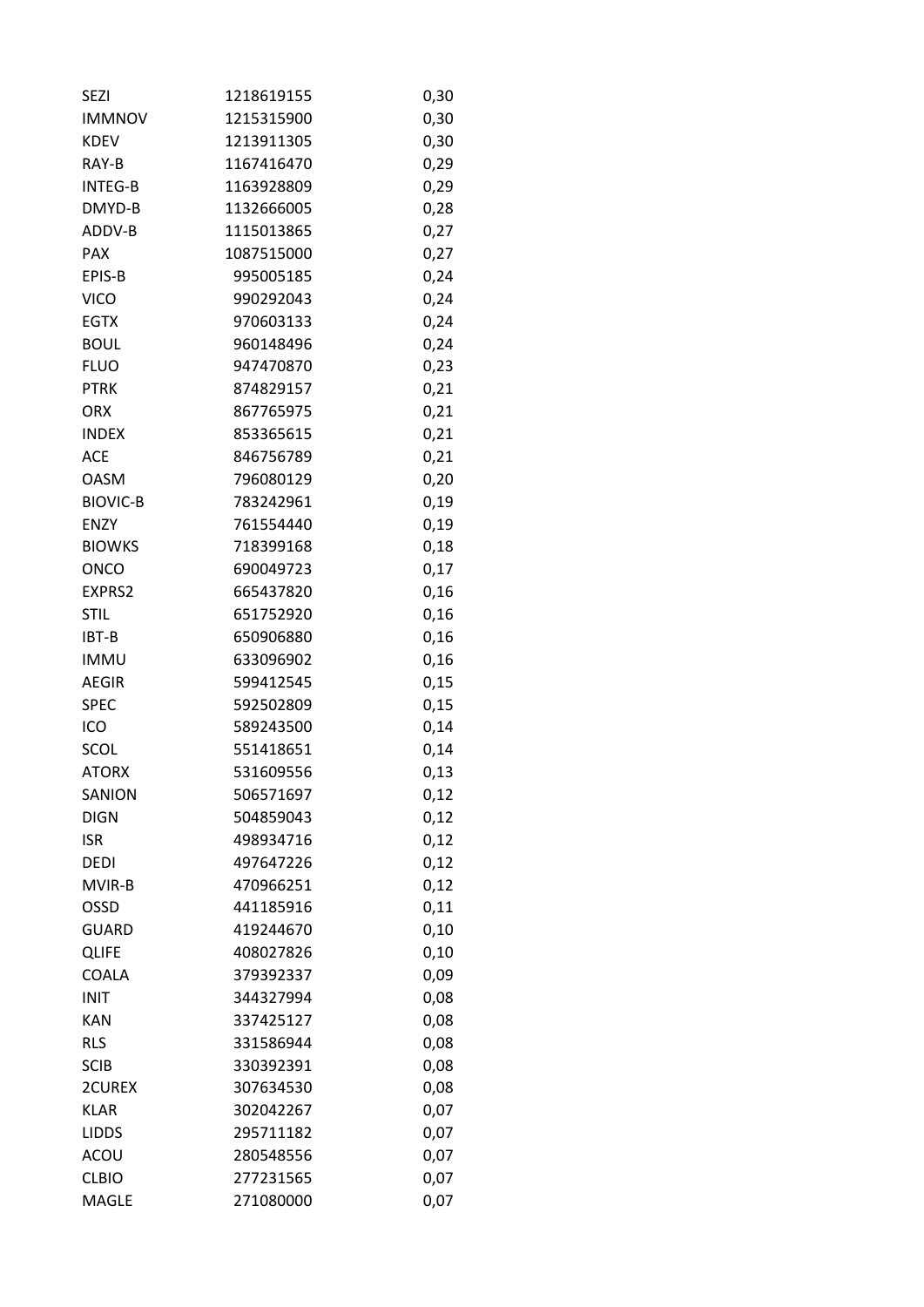| <b>NXTMS</b>  | 268804255 | 0,07 |
|---------------|-----------|------|
| CLS-B         | 264150356 | 0,06 |
| <b>NXTCL</b>  | 263347146 | 0,06 |
| <b>ACTI</b>   | 253283139 | 0,06 |
| <b>IRRAS</b>  | 245597341 | 0,06 |
| <b>ALZCUR</b> | 244344176 | 0,06 |
| <b>DEAR</b>   | 241403052 | 0,06 |
| <b>HRNTS</b>  | 240947426 | 0,06 |
| <b>SENZA</b>  | 237280072 | 0,06 |
| ORTI-B        | 235825667 | 0,06 |
| LIPI          | 233553516 | 0,06 |
| <b>MOB</b>    | 228012239 | 0,06 |
| <b>BRIG</b>   | 216232487 | 0,05 |
| <b>COMBI</b>  | 214248952 | 0,05 |
| <b>PLUN</b>   | 213315011 | 0,05 |
| ABLI          | 210369549 | 0,05 |
| <b>FLUI</b>   | 205200241 | 0,05 |
| <b>XINT</b>   | 195649176 | 0,05 |
| <b>NANEXA</b> | 192643379 | 0,05 |
| <b>BONES</b>  | 188501175 | 0,05 |
| <b>ACARIX</b> | 180926034 | 0,04 |
| <b>SPAGO</b>  | 178937037 | 0,04 |
| <b>AROC</b>   | 178796487 | 0,04 |
| <b>BIOSGN</b> | 170858792 | 0,04 |
| <b>SPRINT</b> | 170532530 | 0,04 |
| <b>BIOS</b>   | 169863546 | 0,04 |
| <b>MEDHLP</b> | 157956519 | 0,04 |
| <b>ADDERA</b> | 156108946 | 0,04 |
| AMNI          | 154879421 | 0,04 |
| <b>ARCOMA</b> | 146835675 | 0,04 |
| <b>ERMA</b>   | 144186396 | 0,04 |
| <b>KONT</b>   | 140070614 | 0,03 |
| <b>HEART</b>  | 139038702 | 0,03 |
| <b>CYXO</b>   | 128372944 | 0,03 |
| <b>TOL</b>    | 122449906 | 0,03 |
| <b>ANNX</b>   | 120359533 | 0,03 |
| <b>PROGEN</b> | 118899437 | 0,03 |
| <b>ONCOZ</b>  | 116546778 | 0,03 |
| PHLOG-B       | 116079363 | 0,03 |
| CMOTEC-B      | 110326647 | 0,03 |
| <b>SDOS</b>   | 103647175 | 0,03 |
| <b>ELIC</b>   | 102668580 | 0,03 |
| <b>ALZ</b>    | 99387061  | 0,02 |
| <b>LIPUM</b>  | 95593149  | 0,02 |
| PILA          | 92898950  | 0,02 |
| <b>EMPLI</b>  | 92305420  | 0,02 |
| <b>PROMO</b>  | 90463765  | 0,02 |
| <b>STABL</b>  | 79204405  | 0,02 |
| <b>IDOGEN</b> | 75987553  | 0,02 |
| <b>LXB</b>    | 74148307  | 0,02 |
|               |           |      |